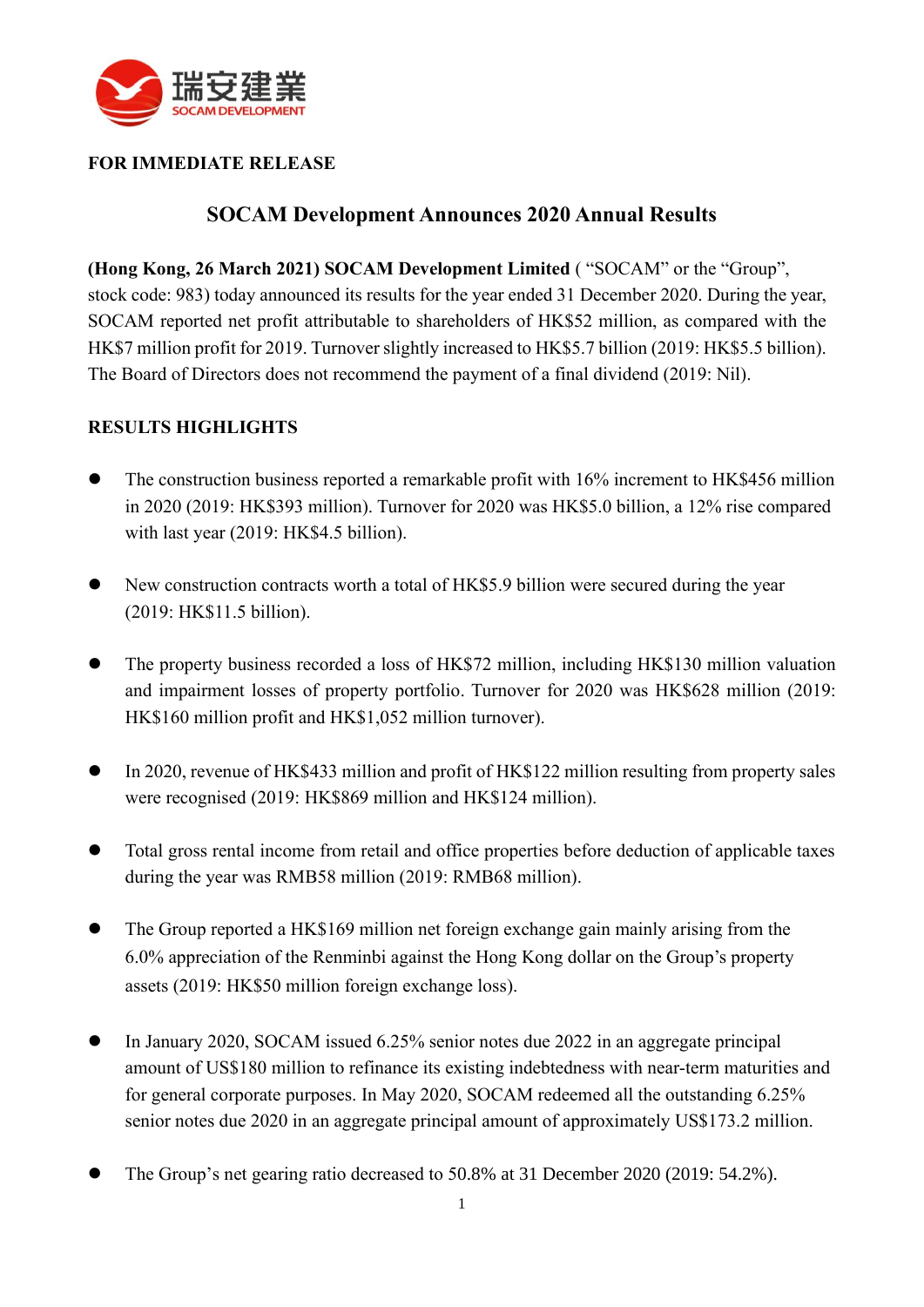

#### **BUSINESS REVIEW**

#### **Construction – Increasing Profit with Strong Order Book**

The COVID-19 pandemic had modest impact on the Group's building construction activities, and the Group managed to maintain a strong order book during the year. Gross value of contracts on hand was HK\$23.7 billion as at 31 December 2020, with contracts to be completed of HK\$16.2 billion (31 December 2019: HK\$22.1 billion and HK\$15.1 billion respectively). The strong order book will help produce healthy growth in turnover, profit and cash flow in the coming few years.

During the year, a number of new construction, maintenance, fit-out and renovation contracts in Hong Kong and Macau worth a total of HK\$5.9 billion were secured amid intensifying market competition, as compared with the HK\$11.5 billion awarded in 2019 which hit record high in recent years. Major contracts secured include a design and construction contract of a new building for Drainage Services Department, four 3-year maintenance term contracts for public housing estates at various districts, and a 3-year distribution cable trenching and laying works term contract for CLP.

Our interior fitting-out arm secured a total of 33 new contracts in the highly competitive fit-out and refurbishment markets of both Hong Kong and Macau, with an aggregate value of HK\$1,007 million primarily in the commercial and institutional sectors in Hong Kong.

We foresee a contraction in the private sector construction projects in the next few years, while more tendering opportunities will come from the public sector to address the imminent housing and healthcare needs as well as the counter-cyclical measures, where SOCAM stands to benefit.

#### **Property – Rebuilding Business from COVID-19**

The property business performance suffered adverse impact of COVID-19, notably the delay in the sales and handover of the retail shops and SOHO units in Tianjin Veneto Phase 2, lower leasing income as a result of rent reliefs offered to the mall tenants, and fair value losses on the Group's property assets.

At Nanjing Scenic Villa, property sales revenue recognised in 2020 amounted to RMB76 million. In addition, the Group contracted strata-title sales of 117 SOHO units and 13 retail shops, with a total GFA of 8,320 square metres, in Phase 2 of Tianjin Veneto for a total sales amount of RMB104 million during the year.

With a leaner property team and mall-focused portfolio, the Group is responding dynamically to the consumer behaviour in the new normal and the changing retail market landscape, and strives for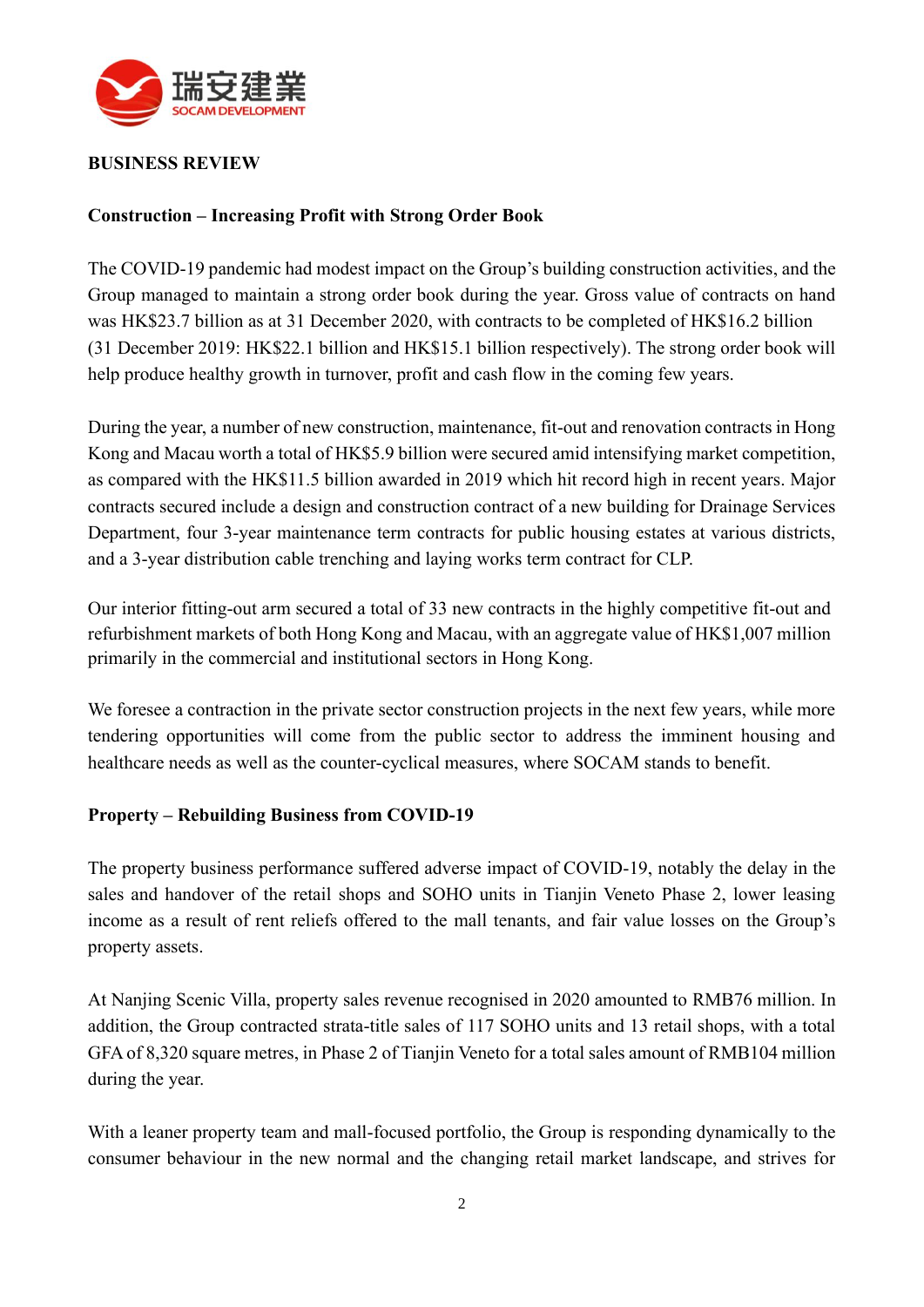

marked improvement in occupancy, footfall and rental performance as well as shopping experience for customers in the post-epidemic era. We will also step up marketing efforts to push for the sales and handover of the remaining units in Tianjin Veneto Phase 2 in the coming months.

### **OUTLOOK**

Despite China returned to the growth track in the second quarter of 2020 and has become the first major economy to recover from COVID-19, the pandemic remains a key threat in the short run. Given the external environment, economic conditions in Hong Kong remain austere as the fourth wave of local epidemic continues to weigh on consumer sentiment and disrupt economic activities.

Amidst this unprecedented crisis, SOCAM takes the opportunity to enhance the organisation and business sustainability, and sharpen its focus on the booming public sector construction in Hong Kong. By adopting innovative new technologies in design and construction processes, expanding our health and safety and design-and-build capabilities, and increasing synergy through cross business units' collaboration, we strive to enhance our competitiveness and believe our construction business will usher in a tide of opportunities in the coming years. We will also continue to adopt a prudent strategy and remain alert to acquisition and disposal opportunities to create value for shareholders.

|                                       | 2020           | 2019           |
|---------------------------------------|----------------|----------------|
|                                       | (HK\$ million) | (HK\$ million) |
| <b>Turnover</b>                       |                |                |
| <b>SOCAM</b> and subsidiaries         |                |                |
| Construction and building maintenance | 5,042          | 4,493          |
| Property                              | 628            | 1,052          |
| Total                                 | 5,670          | 5,545          |
| <b>Joint ventures</b>                 |                |                |
| Cement and others                     | 9              | 22             |
| <b>Total</b>                          | 5,679          | 5,567          |

## **Turnover for the Year Ended 31 December**